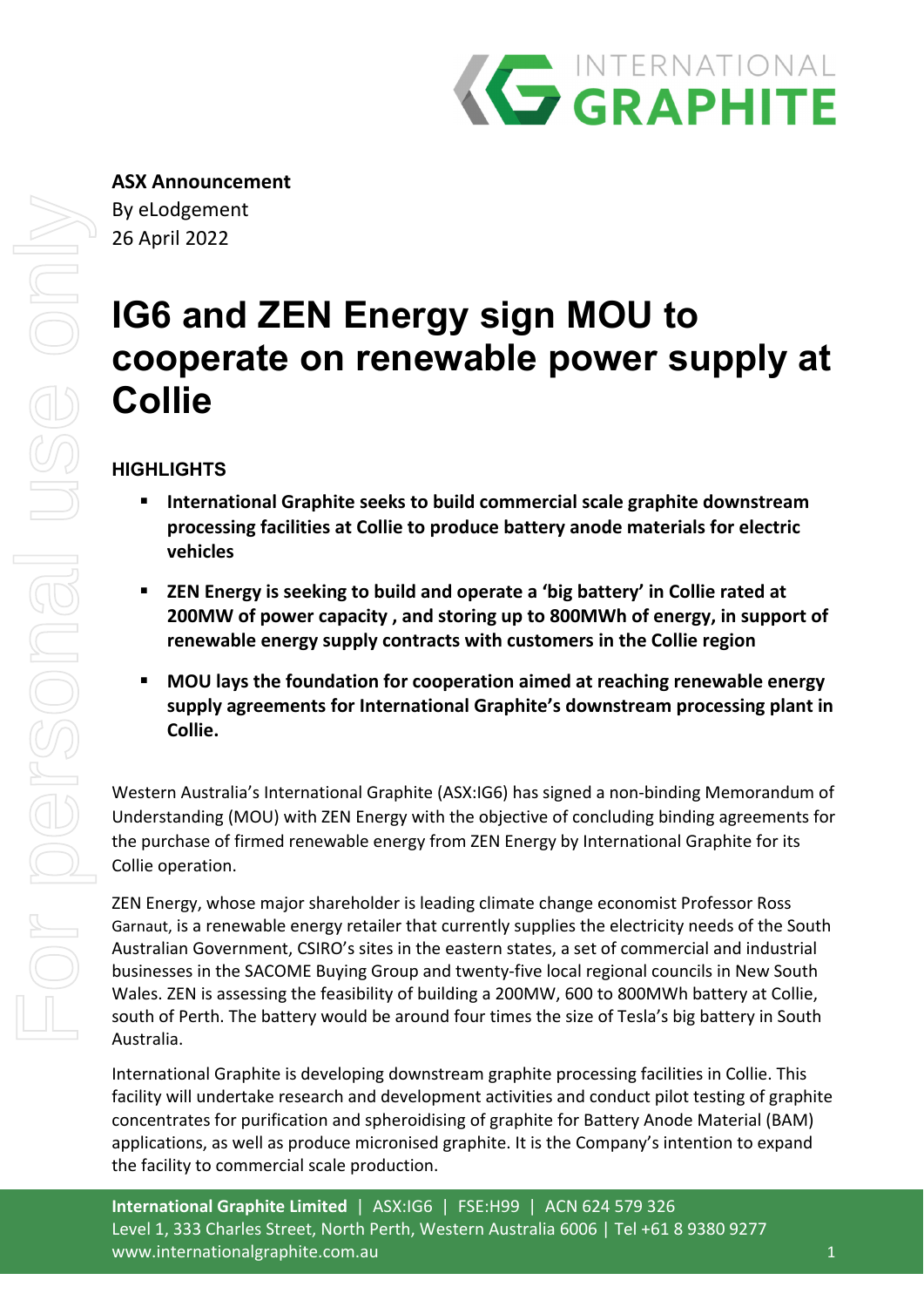The power supply agreement with ZEN Energy would provide a renewables power source to drive the graphite technologies that International Graphite plans to develop at its downstream processing facility. This will help the company achieve its targets for low carbon emissions and facilitate rapid production expansion in the future.

Both International Graphite and ZEN Energy are supported by the Western Australian Government, which awarded International Graphite \$2m through the *C*ollie Futures Industry Development Fund toward the establishment of a graphite micronising plant at Collie and up to \$1 million for the first stage of ZEN's big battery feasibility study.<sup>1</sup> This investment by the WA Government in both projects demonstrates its commitment to build Collie as a future centre of renewable energy projects in Western Australia.

International Graphite Executive Chairman Phil Hearse said access to renewable energy underpins our ability to deliver highly ESG accredited products into global markets.

"A critical supply of green power gives International Graphite an important advantage, helping ESG and environmental objectives, as well as supporting a new supply chain that will bring jobs to Collie and opportunity to Western Australia," Mr Hearse said.

ZEN Energy's big battery would help manage wholesale market risk in a program to supply renewable energy to new and existing industrial projects in Collie. It is expected to be a key feature in a new Collie Battery and Hydrogen Industrial Hub Project, which is the centrepiece in the Western Australian Government's \$100m strategy to create a major renewable energy centre in Collie and transition the local economy away from coal.

ZEN Energy CEO Anthony Garnaut said, "We are committed to creating practical energy supply solutions for customers seeking to grow their business on a sustainable footing."

"Successful cooperation with International Graphite strengthens the commercial case for a big battery in Collie and provides a practical demonstration of how Australia can become a renewable energy superpower.

"There are additional benefits that a large battery will bring to the Western Australian grid. For example, it will support the continued investment of West Australian households in roof top solar by providing the ability to soak up excess solar energy, reducing the need to curtail residential solar production."

## **This announcement has been authorised for release by the Board of Directors of International Graphite.**

Phil Hearse **Executive Chairman**

### **FOR MORE INFORMATION PLEASE CONTACT: Robert Hodby** CFO/Company Secretary robert.hodby@internationalgraphite.com.au +61 407 770 183

**Marie Howarth**  Media & Communication marie.howarth@internationalgraphite.com.au +61 412 111 962

**International Graphite Limited** | ASX:IG6 | FSE:H99 | ACN 624 579 326 Level 1, 333 Charles Street, North Perth, Western Australia 6006 | Tel +61 8 9380 9277 www.internationalgraphite.com.au 2

<sup>1</sup> www.mediastatements.wa.gov.au/Pages/McGowan/2022/04/Planning‐for‐big‐battery‐and‐renewable‐energy‐hub‐for‐Collie.aspx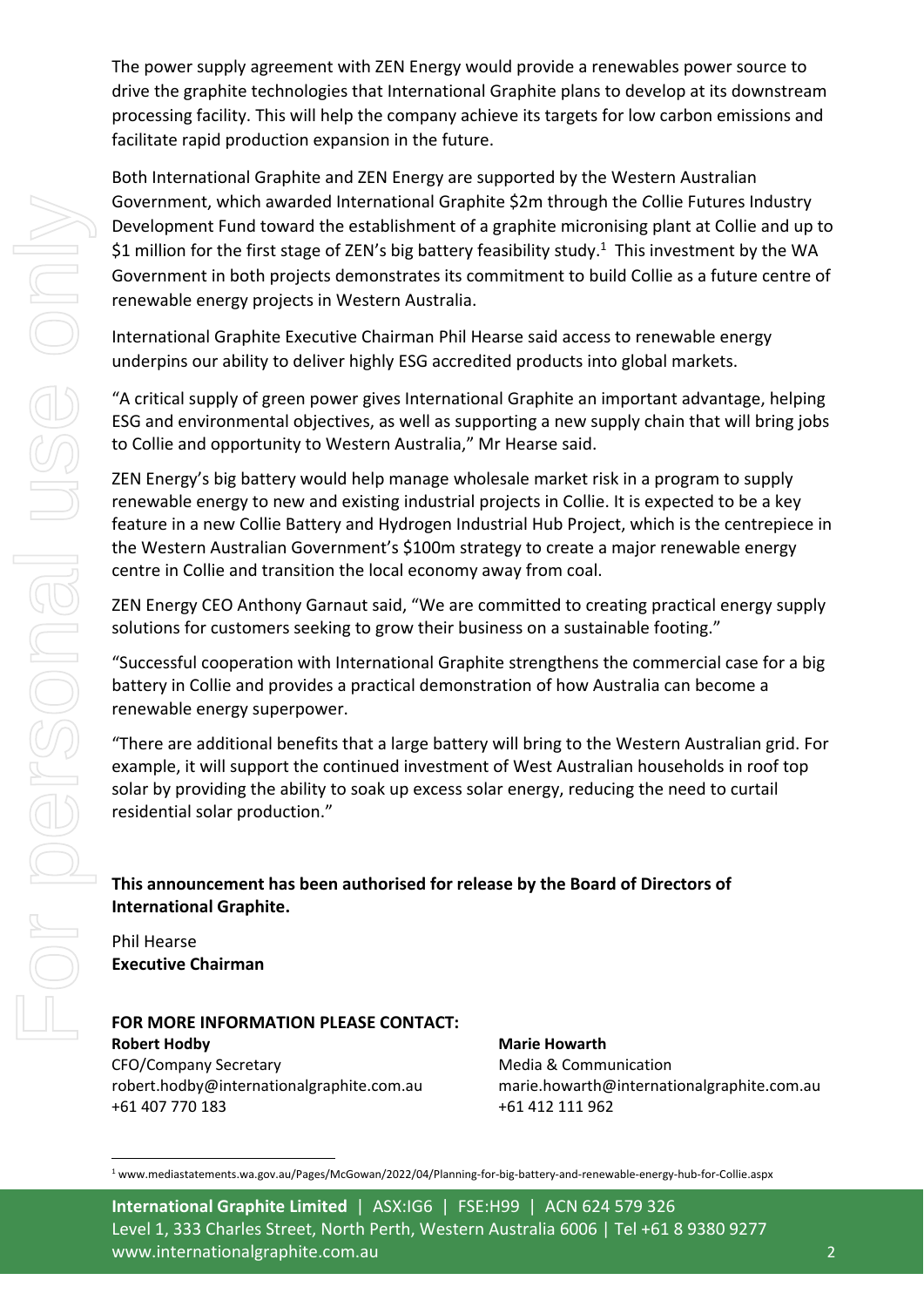#### **ABOUT INTERNATIONAL GRAPHITE**

International Graphite proposes to be a vertically integrated graphite production business with operations wholly located in Western Australia. The company is an emerging supplier of processed graphite products, including Battery Anode Material, for the global electric vehicle and renewable energy markets. International Graphite is developing a sovereign Australian 'mine to market' capability, integrating future mining and graphite concentrate production from its 100% owned Springdale Graphite Project, with commercial scale downstream processing facilities at Collie. The company intends to build on Australia's reputation for technical excellence and outstanding ESG performance. International Graphite is listed on the ASX (ASX: IG6) and Frankfurt Stock Exchange (FSE:H99) and is a member of the European Battery Alliance (EBA250) and European Raw Minerals Alliance (ERMA).



#### **Figure 1: Project Location**

Springdale is a shallow graphite deposit with excellent metallurgical characteristics for battery anode material ("BAM") and extensive prospectivity for additional resources. When in operations graphite concentrates produced from Springdale are intended to become the primary feedstock for the Company's planned downstream processing activities at Collie.

The Springdale project is at exploration and development stage and comprises two granted exploration licences and a prospecting license covering approximately 180km<sup>2</sup>. The deposit is located in a mining hub in the south of Western Australia ‐ 25km from the Ravensthorpe Nickel Mine and 45km from the Galaxy Lithium Mine.

Springdale has an existing Inferred Mineral Resource estimate of 15.6 million tonnes @ 6% total graphitic content (TGC), including a high‐grade Inferred Mineral Resource component of 2.6 million tonnes @ 17.5% TGC.<sup>2,3</sup>

**International Graphite Limited** | ASX:IG6 | FSE:H99 | ACN 624 579 326 Level 1, 333 Charles Street, North Perth, Western Australia 6006 | Tel +61 8 9380 9277 www.internationalgraphite.com.au 3

<sup>2</sup> Refer to Comet Resources Limited (ASX:CRL) ASX announcement dated 6 December 2018.

<sup>&</sup>lt;sup>3</sup> Refer to the Company's prospectus dated 21 February 2022 as supplementary by the supplementary prospectus dated 4 March 2022 for further details regarding the Mineral Resource estimate, including the Independent Technical Assessment Report prepared in respect of the Springdale Graphite Project.